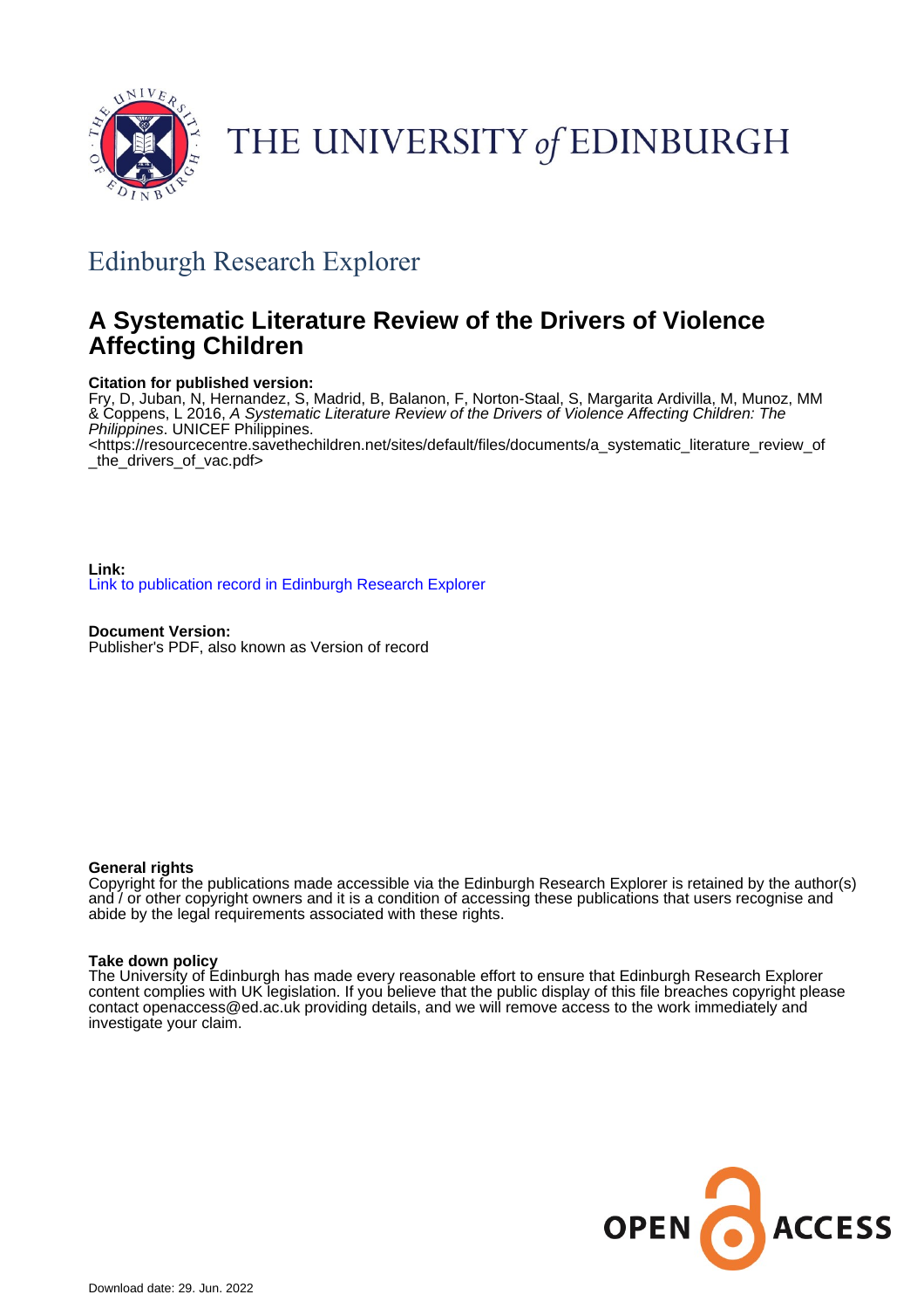

A Systematic Literature Review of the Drivers of Violence<br>Affecting Children: the Philippines

# **EXECUTIVE SUMMARY**







in partnership with

unicef<sup>®</sup> for every child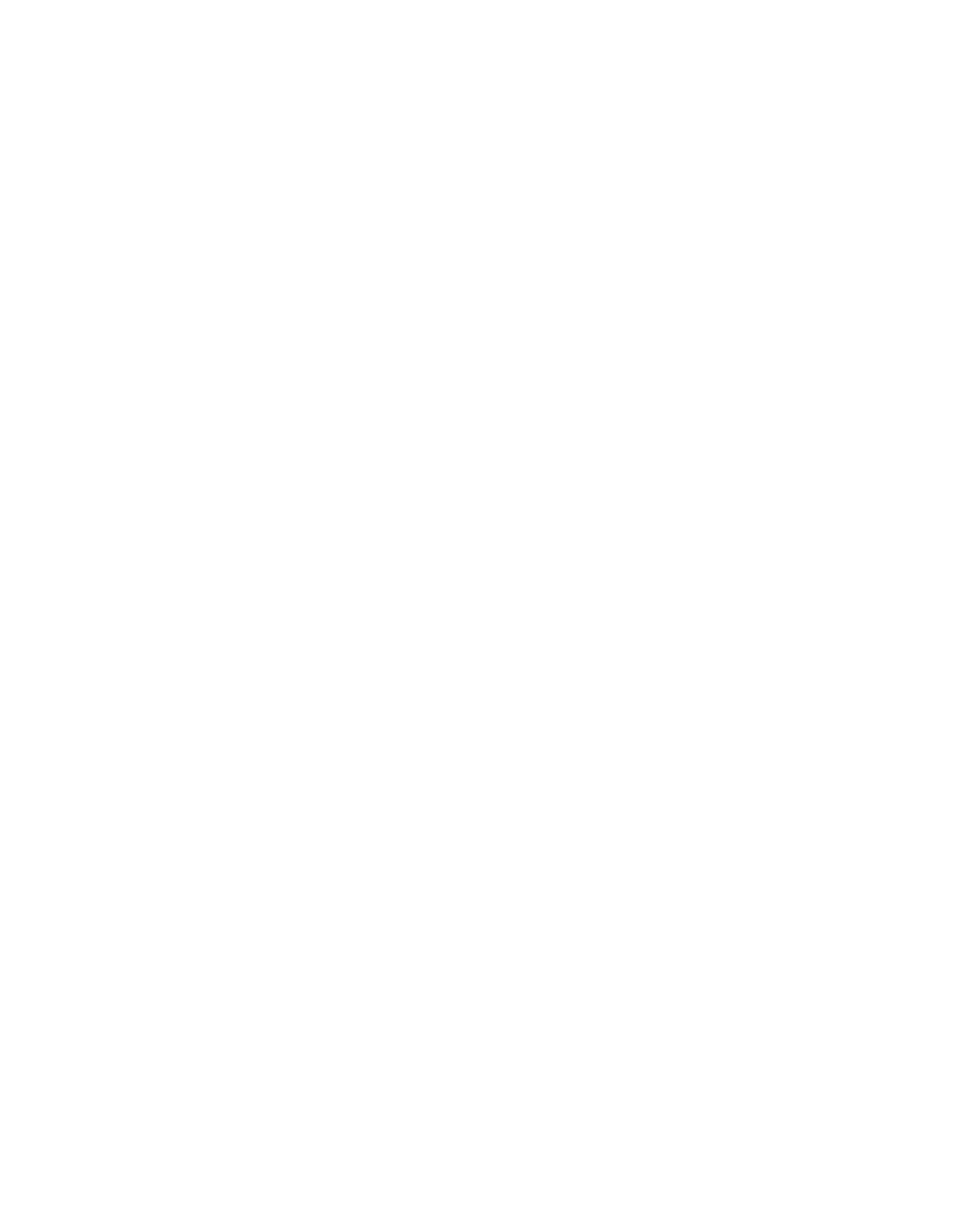## **A Systematic Literature Review of the Drivers of Violence Affecting Children: the Philippines**

**EXECUTIVE SUMMARY**

UNICEF

October 2016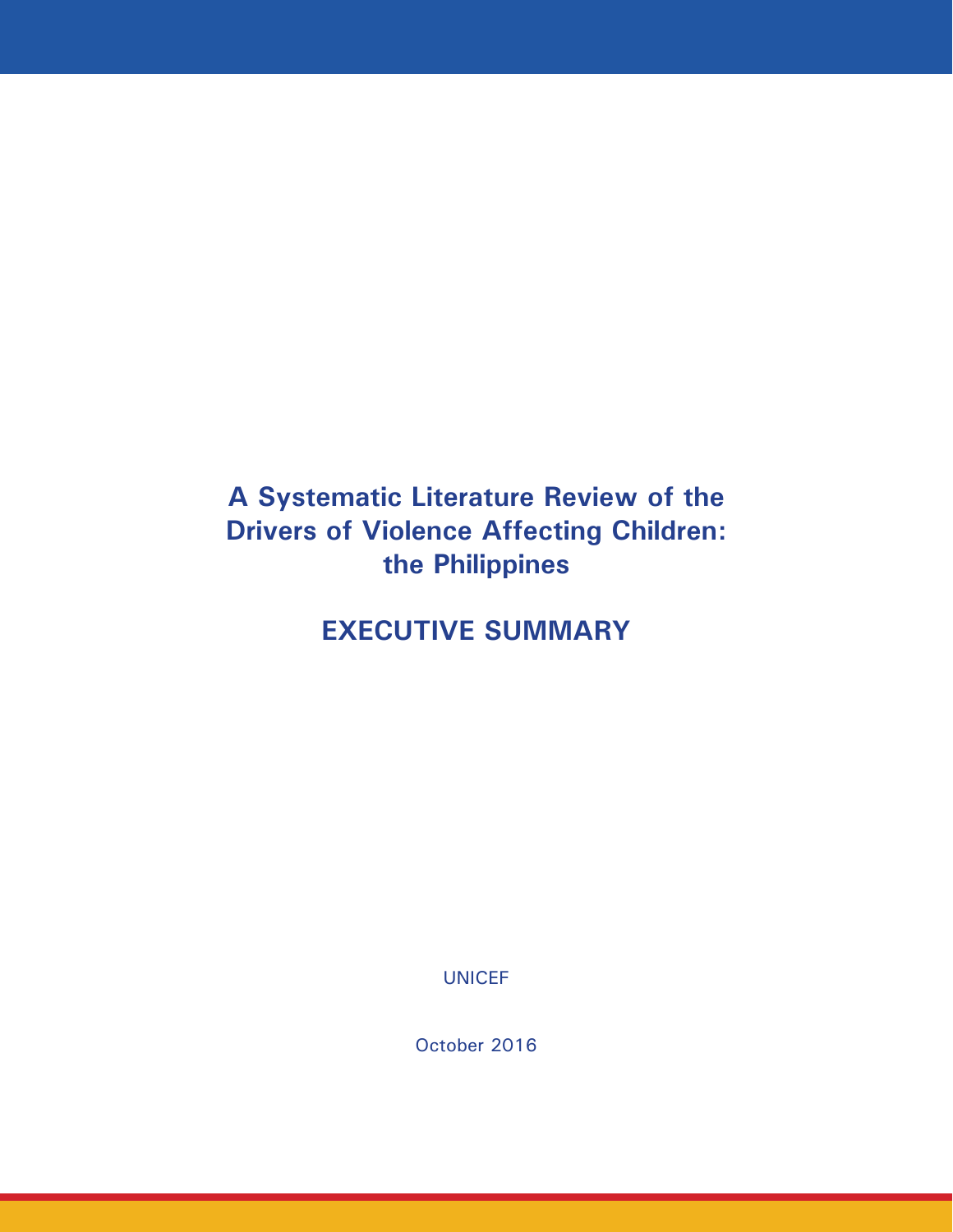**A Systematic Literature Review of the Drivers of Violence Affecting Children in the Philippines** 

Cover photograph: © UNICEF Philippines/2016/SNoorani

Design and layout: Beetlebugs Communications, Inc.

© UNICEF Philippines 2016

Any part of this document may be freely reproduced with appropriate acknowledgement.

The findings, interpretations and conclusions expressed in this paper are those of the authors and do not necessarily reflect the policies or views of UNICEF.

Unicef Office of Research - Innocenti and the University of Edinburgh supervised the research process. The findings, interpretations and conclusions expressed in this paper are those of the authors and do not necessarily reflect the policies or views of UNICEF. This text has not been edited to official publications standards for the UNICEF Office of Research - Innocenti and UNICEF accepts no responsibility for errors.

**Suggested Citation:** University of the Philippines Manila, The University of Edinburgh, Child Protection Network Foundation and UNICEF Philippines. *A Systematic Review of the Drivers of Violence Affecting Children in the Philippines*. Manila: UNICEF Philippines, 2016.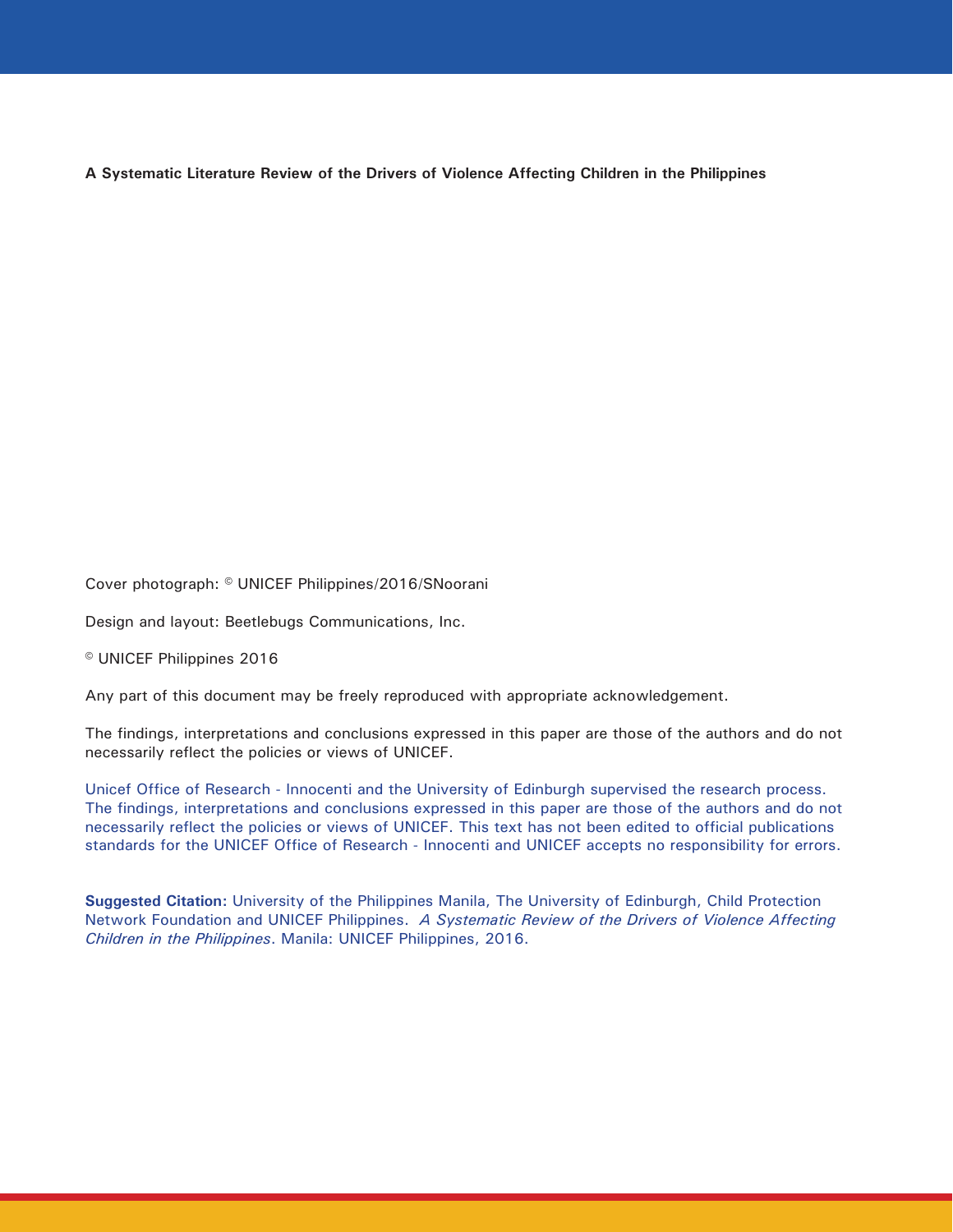### **Definitions of Types of Violence Against Children**

According to the United Nations on the Convention on the Rights of the Child (1989), 'violence against children' refers to "all forms of physical or mental violence, injury and abuse, neglect or negligent treatment, maltreatment or exploitation, including sexual abuse."

UNICEF also defines violence in the following ways in their publication that explores global data on child protection:

"**Physical Violence** against children includes all corporal punishment and all other forms of torture, cruel, inhuman or degrading treatment or punishment as well as physical bullying and hazing by adults or by other children. 'Corporal' (or 'physical') punishment is defined as any punishment in which physical force is used and intended to cause some degree of pain or discomfort, however light. Most involves hitting ('smacking', 'slapping', 'spanking') children with the hand or with an implement – a whip, stick, belt, shoe, wooden spoon, etc. But it can also involve, for example, kicking, shaking or throwing children, scratching, pinching, biting, pulling hair or boxing ears, caning, forcing children to stay in uncomfortable positions, burning, scalding or forced ingestion.

**Sexual Violence** comprises any sexual activities imposed by an adult on a child against which the child is entitled to protection by criminal law. This includes: (a) The inducement or coercion of a child to engage in any unlawful or psychologically harmful sexual activity; (b) The use of children in commercial sexual exploitation; (c) The use of children in audio or visual images of child sexual abuse; and (d) Child prostitution, sexual slavery, sexual exploitation in travel and tourism, trafficking for purposes of sexual exploitation (within and between countries), sale of children for sexual purposes and forced marriage. Sexual activities are also considered as abuse when committed against a child by another child if the offender is significantly older than the victim or uses power, threat or other means of pressure. Consensual sexual activities between children are not considered as sexual abuse if the children are older than the age limit defined by the State Party.

**Emotional Violence** is often described as psychological maltreatment, mental abuse, verbal abuse and emotional abuse or neglect. This can include: (a) All forms of persistent harmful interactions with a child; (b) Scaring, terrorizing and threatening; exploiting and corrupting; spurning and rejecting; isolating, ignoring and favouritism; (c) Denying emotional responsiveness; neglecting mental health, medical and educational needs; (d) Insults, name-calling, humiliation, belittling, ridiculing and hurting a child's feelings; (e) Exposure to domestic violence; (f) Placement in solitary confinement, isolation or humiliating or degrading conditions of detention; and (g) Psychological bullying and hazing by adults or other children, including via information and communication technologies (ICTs) such as mobile phones and the Internet (known as 'cyber-bullying').

**Neglect** means the failure to meet children's physical and psychological needs, protect them from danger or obtain medical, birth registration or other services when those responsible for their care have the means, knowledge and access to services to do so. It includes: (a) Physical neglect: failure to protect a child from harm, including through lack of supervision, or to provide a child with basic necessities including adequate food, shelter, clothing and basic medical care; (b) Psychological or emotional neglect, including lack of any emotional support and love, chronic inattention, caregivers being 'psychologically unavailable' by overlooking young children's cues and signals, and exposure to intimate partner violence or drug or alcohol abuse; (c) Neglect of a child's physical or mental health: withholding essential medical care; (d) Educational neglect: failure to comply with laws requiring caregivers to secure their children's education through attendance at school or otherwise; and (e) Abandonment."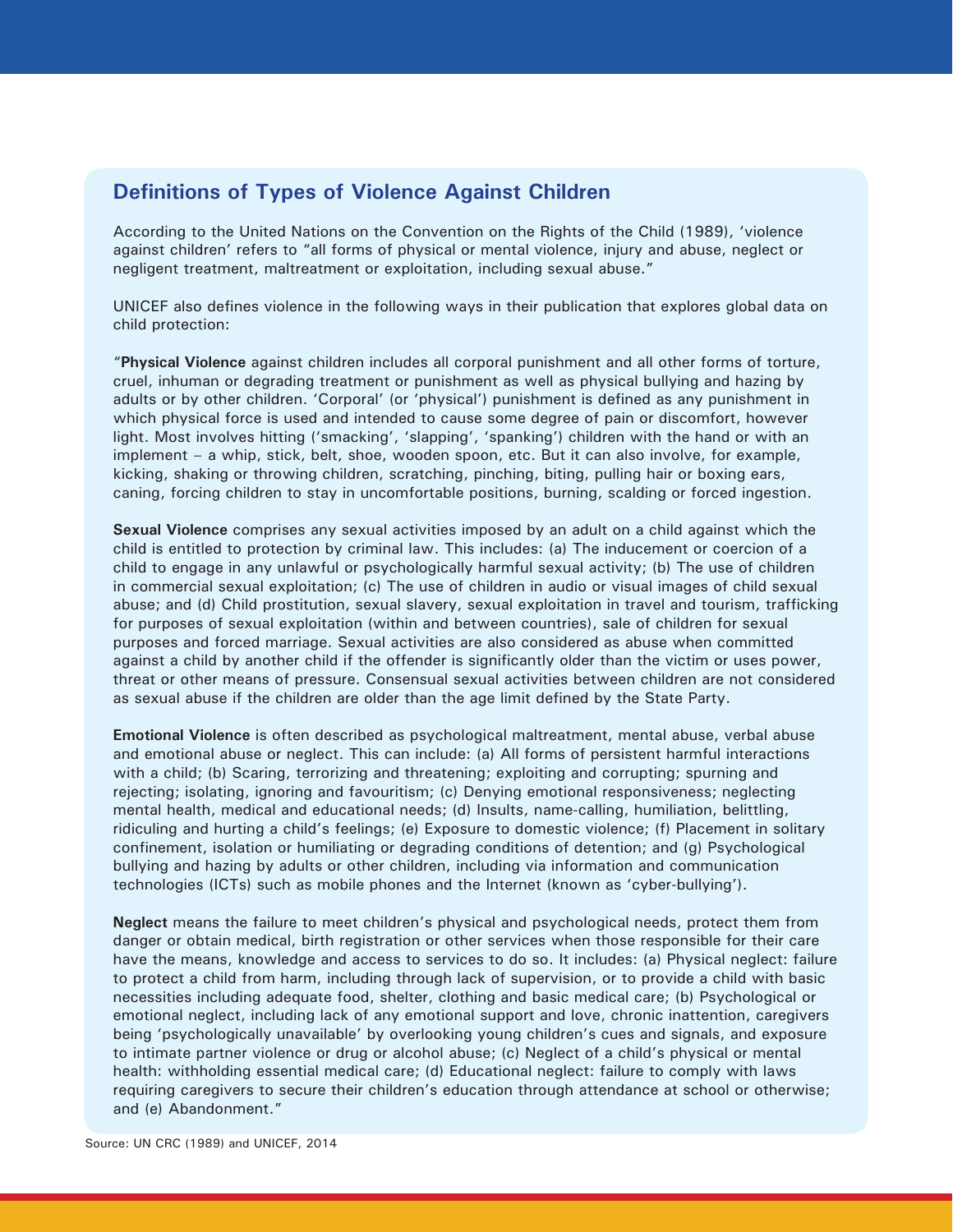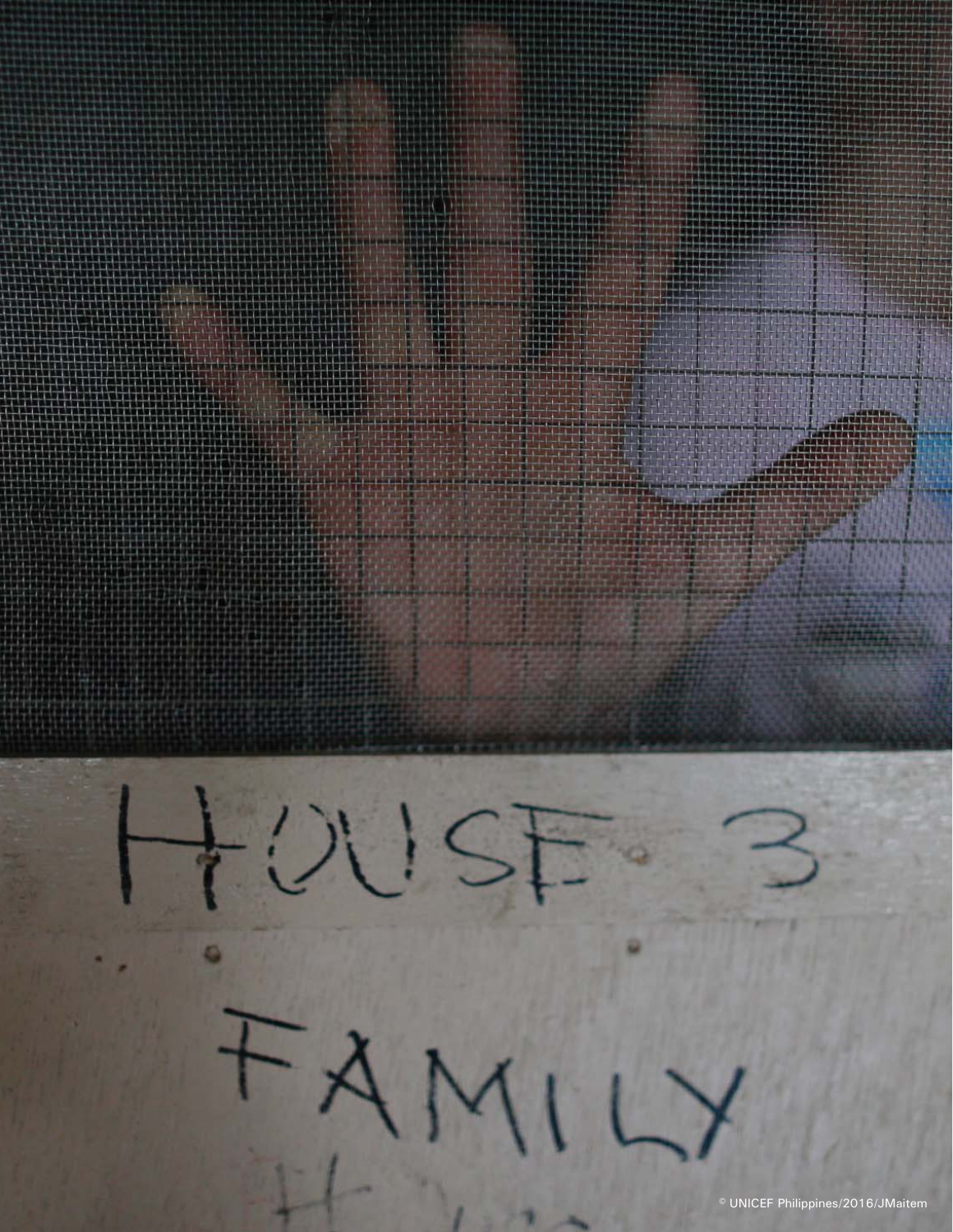

## **Executive Summary**

*Violence against children happens everywhere, across all social groups; and with the most violent acts carried out by people that children know or should be able to trust. The government has called for strong action to prevent Violence against Children, respond to and rescue victims, and prosecute the perpetrators.* 

- Former Department of Social Welfare and Development Secretary Corazon Juliano-Soliman

In 2016, the Philippines was identified as a potential Pathfinder Country within the Global Partnership on Ending Violence Against Children. It was selected after a National Baseline Survey on Violence Against Children was conducted in 2015, and the Government has committed to ending violence against children (VAC) by supporting this study and through other effective legislation and policy to protect children. A scoping mission was conducted by the Global VAC Partnership in April 2016,<sup>1</sup> putting a spotlight on the country as a pioneer of new and vigorous approaches to ending violence. Pathfinder countries will be at the forefront of the Global Partnership in preventing violence, protecting children and making society safer for them.2 The Philippines, with its long history of evidence-based interventions such as the wellestablished Child Protection Units (CPUs) across the country, is well placed to join the Global Partnership as part of its contribution to the United Nations Sustainable Development Goals (SDGs). Ending VAC is now included as a global target within the SDGs, (unlike under the previous MDGs) to "end abuse, exploitation, trafficking and all forms of violence and torture against children" (SDG 16.2).

In order to best identify the innovative and pioneering interventions that can end violence, policymakers and professionals have been asking *what drives violence against children in the Phillippines?* The Research to Policy and Practice Process (R3P) Study on the Drivers of Violence Affecting Children is an action-research project. The Systematic Literature Review (SLR) carried out by the UNICEF Philippines Office with local academic partners, the University of the Philippines Manila and the Child Protection Network Foundation, with technical assistance from the University of Edinburgh, also supports evidence on the drivers of violence. The study seeks to understand the mix of factors that drive VAC and allow cycles of violence to continue.

Violence-related vulnerability evolves in complex socio-economic and cultural contexts. This research analyses how structural, institutional, community and individual factors interact to affect violence in children's lives and identifies causal pathways to better inform national strategies for prevention. It focuses on girls and boys at different stages of life, from the very young to older adolescents.

The purpose of this study is to translate quality research into evidence, and turn that evidence into effective and meaningful interventions (UNICEF OoR, 2016).3

<sup>1 &</sup>quot;The Philippines; An Historic Opportunity to End Violence Against Children": Discussions Paper for Scoping Mission for Global VAC Partnerships David Stevens May 2016

http://www.end-violence.org/

<sup>3</sup> see:https://www.unicef-irc.org/research/pdf/432-Understanding-the-Drivers-of-Violence-Guidelines.pdf)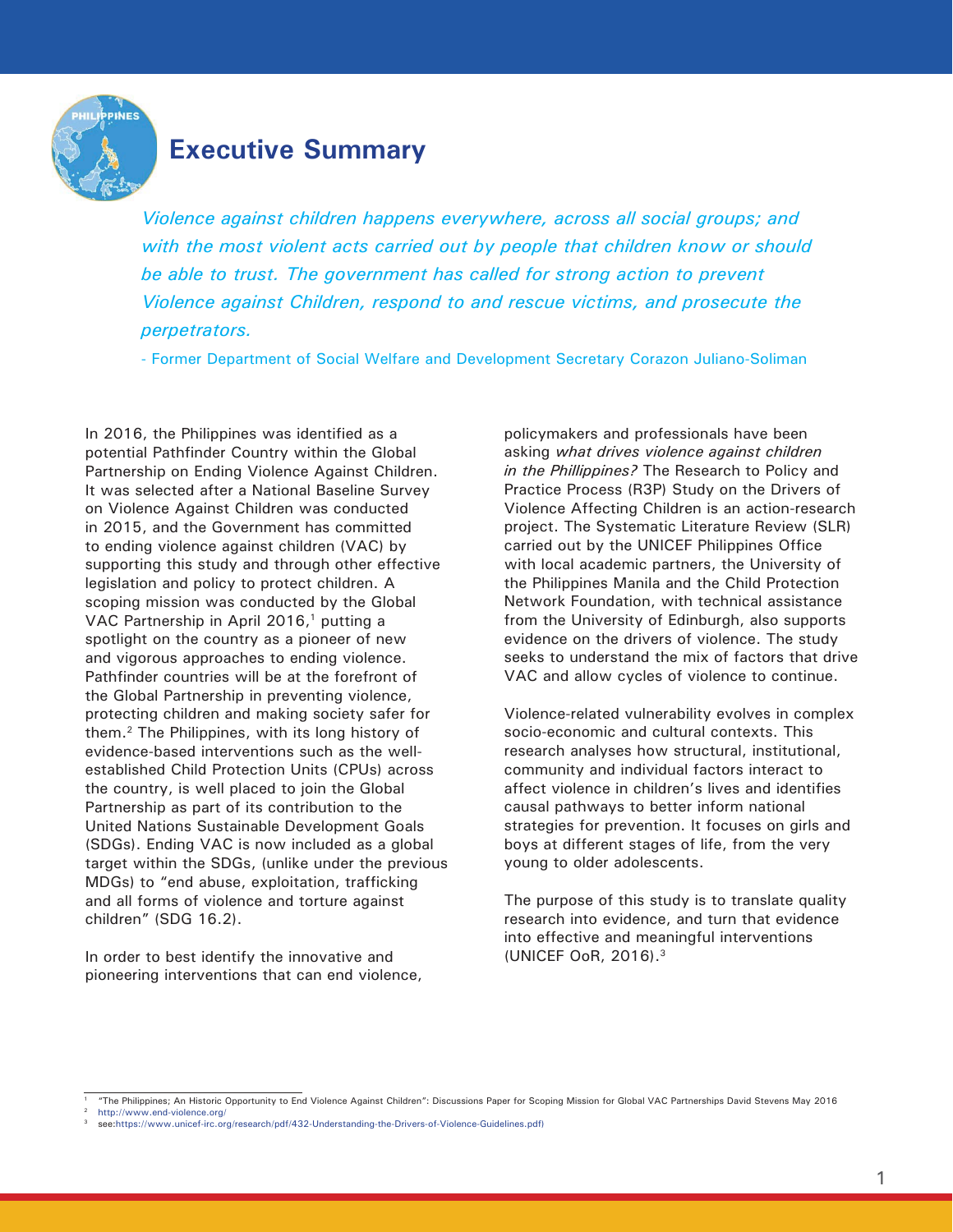This report is the review outcome for the Philippines. A comprehensive systematic review identified 149 research studies (89 which are unpublished or grey literature [informally published written material such as research reports and research briefing papers] and 59 academic journal articles) to explore the risk and protective factors, and how they interact to create drivers of violence.

This study also included a secondary analysis of the 2014 Demographic Health Survey to understand the risk factors for adolescent intimate partner violence and intergenerational violence.

This report not only identifies trends in violence, and gaps and avenues for future research, but also illuminates how violence is locally understood. The findings will triangulate with evidence from the first ever nationally representative Violence Against Children survey in the Philippines conducted in 2015.<sup>4</sup> This report will also help policymakers and key stakeholders prioritize areas of potential intervention and future applied research to improve existing violence prevention efforts.

## **Findings**

#### **Violence against children in the home**

Sixty-four studies were included, with findings on prevalence, risk and protective factors related to VAC in the home, including two longitudinal studies (the 'Parenting Across Cultures' study and the Cebu Longitudinal Study), and a secondary analysis of the most recent Demographic Heath Survey commissioned specifically for this report.

**Physical:** Findings show that violent discipline is the most frequent form of violence against both boys and girls in the home, driven by factors including **social norms around the use of and effectiveness of discipline, authoritarian parenting,**  **and parent's levels of education.** Other forms of physical violence are also common. Studies show that the combination of **parental histories of physical abuse** when they were growing up combined with **financial stress** and **substance misuse** create a 'toxic trio' of risk factors for physical violence in the home.

**Sexual: The lack of supervision, single headed households and absent parents** increases the vulnerability of children to sexual violence at home. Migration is a significant driver of absentee parenting, which increases children's risk of exposure to sexual violence at home.

**Emotional:** Longitudinal data has shown that emotional violence from parents increases children's negative behaviour, which increases their risk of experiencing violent discipline and perpetrating aggressive behaviour towards others. **Parenting practices** that include the use of coercion, threats, insults, and a frightening tone increase the risk of child maltreatment and set the stage for similar patterns of behaviour in parent/ child and other relationships.

There is very robust data on the nature of intergenerational violence in the Philippines. Longitudinal and large household survey data show that **violence often begins at home** and impacts on violence in other settings and relationships. **Alcohol misuse** is a driver of family violence and has been found to be a significant risk factor in every study where the two variables have been measured. **Experiencing childhood or familial sexual violence** is also a driver of all forms of intimate partner violence victimization for females. Experiencing or being exposed to violence in the home also increases the risk that children will use or experience violence against partners, peers and family members.

#### **Violence against children in school**

UNICEF conducted a comprehensive national study on VAC in schools in 2009 in partnership with Plan International and the Council for the

<sup>4</sup> At the time that the systematic literature review was being written the NBS VAC was conducted and data analysis proceeded including a preliminary launch in March 2016 and plans for the final launch at end November 2016.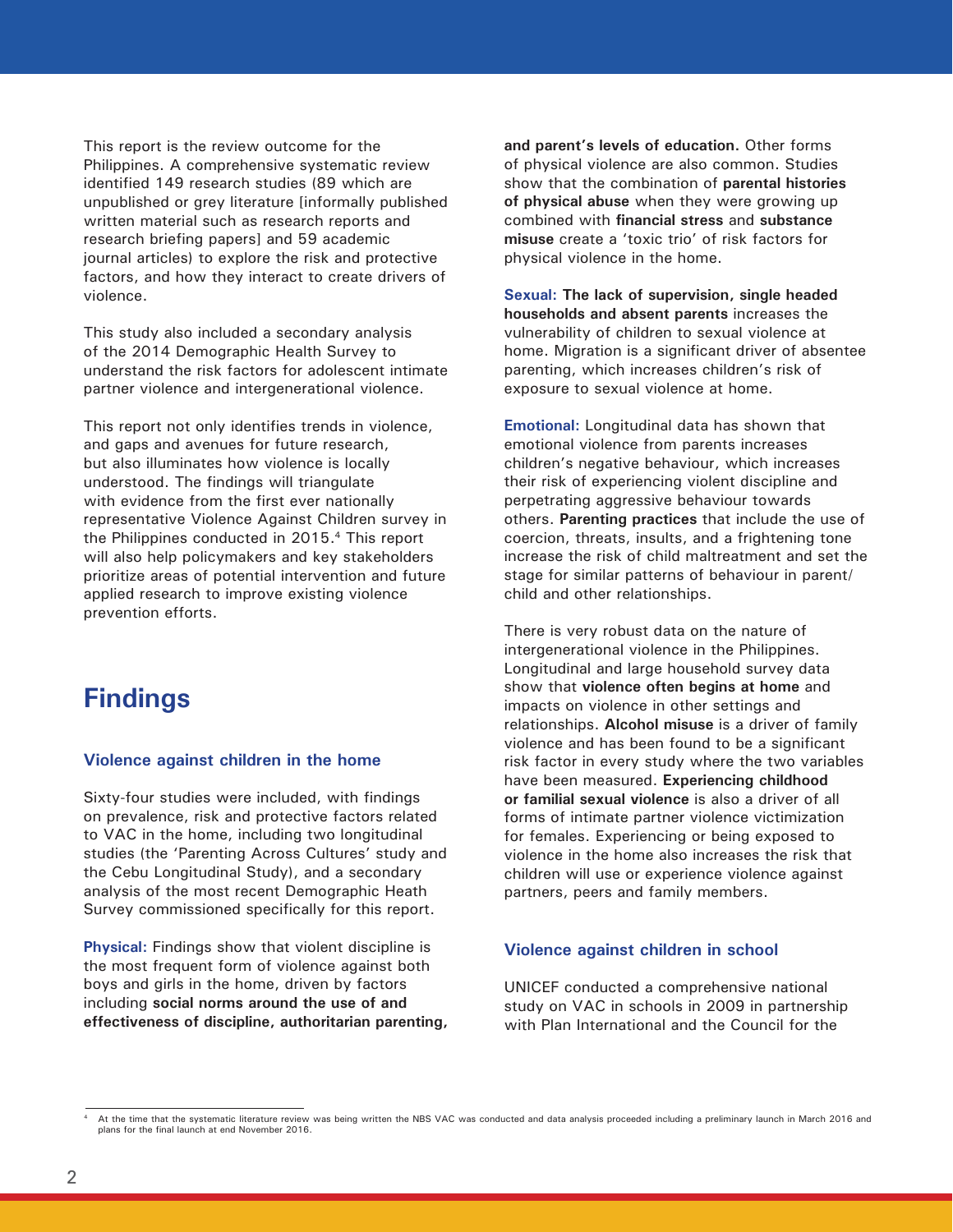Welfare of Children (CWC). The study provides comprehensive information on the scope and nature of physical, sexual and emotional VAC at school. The Philippines also participated in the Global School Based Health Surveys, which measure bullying. This review identified only 16 studies on violence in schools.

**Physical:** This was the most prevalent form of violence in schools perpetrated by adults, with verbal violence the second most frequent. Drivers of this violence include **social norms around the use of corporal punishment in school settings**  as well as the family context. Both children and adults state that corporal punishment in schools is closely linked with violent discipline and family circumstances in the home.

**Sexual:** Sexual harassment is the most frequent form of sexual violence in school settings, occurring in both primary and secondary schools, with girls being particularly vulnerable. Grey literature has also highlighted that lesbian, gay, bisexual and transgender (LGBT) youth may be particularly at risk of sexual violence at school; often from peers.<sup>5</sup>

**Emotional:** Violence at the hands of other children and young people at school is more common than violence perpetrated by adults. Trend data shows that bullying victimisation is increasing among 13- to 15-year- olds, while physical fights in schools are decreasing for both boys and girls (the opposite trend is found in some European countries and the United States). A secondary analysis of the 2003-2004 World Health Organization (WHO) Global School Based Health Survey<sup>6</sup> found that bullying victimisation and being involved in physical fighting were associated. Parental supervision was associated with less fighting. There is no clear evidence to determine if this is the reason for the decreasing trend in physical fighting, however, it does give some indication of the importance of the home-school link, and that **parenting approaches** may impact on children's behaviour, even in school settings. **Children's previous experiences of violence**, especially in the home, also drives bullying behaviour in schools.

#### **Violence against children in the community**

**Children involved in child labour, in conflict with the law, and street-involved children**  are especially vulnerable to violence, and these factors are recognized as drivers. Sixtytwo studies in this review found that sexual exploitation and trafficking (as particular forms of violence), are particular risks faced by those engaged in hazardous labour and living and working on the street.<sup>6</sup>

**Family expectations and poverty** are recognized drivers of violence, particularly through condoning child labour, including to a certain extent, commercial sexual exploitation and trafficking. Traditional cultural values emphasize the importance of meeting family duties and obligations. Therefore, children may feel obligated to become involved in child labour, including commercial sexual exploitation, in order to fulfill these familial expectations. Efforts to stop these forms of abuse and exploitation of children must address the norms and traditions that underlie this practice. This means having a viable alternative to child labour by creating alternative livelihoods for families and making it affordable to keep children in school.

*Migration* due to land reform policies, lack of employment and displacement due to conflict are drivers of the commercial sexual exploitation of children and trafficking.

A "culture of migration" was reported to exist among families and communities in the Philippines, particularly in source areas for trafficking. $<sup>7</sup>$  In these areas, there is cultural</sup> pressure for girls to support their families by migrating to urban areas (or overseas for work), potentially leading to victimization, often through illegal immigration.<sup>8</sup>

The studies identified that **VAC in the home** was a risk factor for experiencing violence in the community – suggesting that violence starts at home. This was found in relation to street-

Kirkconnell III K. (n.d.). Experiences of Violence Among Teenage Open Gays. Davao City: Ateneo de Davao University

<sup>6</sup> A recent study entitled 'They didn't help me, they shamed me', a baseline study on the vulnerabilities of street-involved boys in Manila, by Davis and Miles (2015), highlights the risk of sexual violence faced by boys in particular.

The Visayas, Cebu, and Mindanao are historically known as areas with higher rates of trafficking, partly due to poverty, and access to ports for migration, including easy access to Indonesia through Mindanao. There are recognized links between high rates of migration and trafficking.

When the war in Syria broke out in 2010, nearly 100 Filipino domestic workers were stranded in the conflict zones. Most were undocumented, having arrived in Syria illegally Frequent news reports from Hong Kong and middle eastern countries have documented cases of the abuse and exploitation of Filipino domestic workers.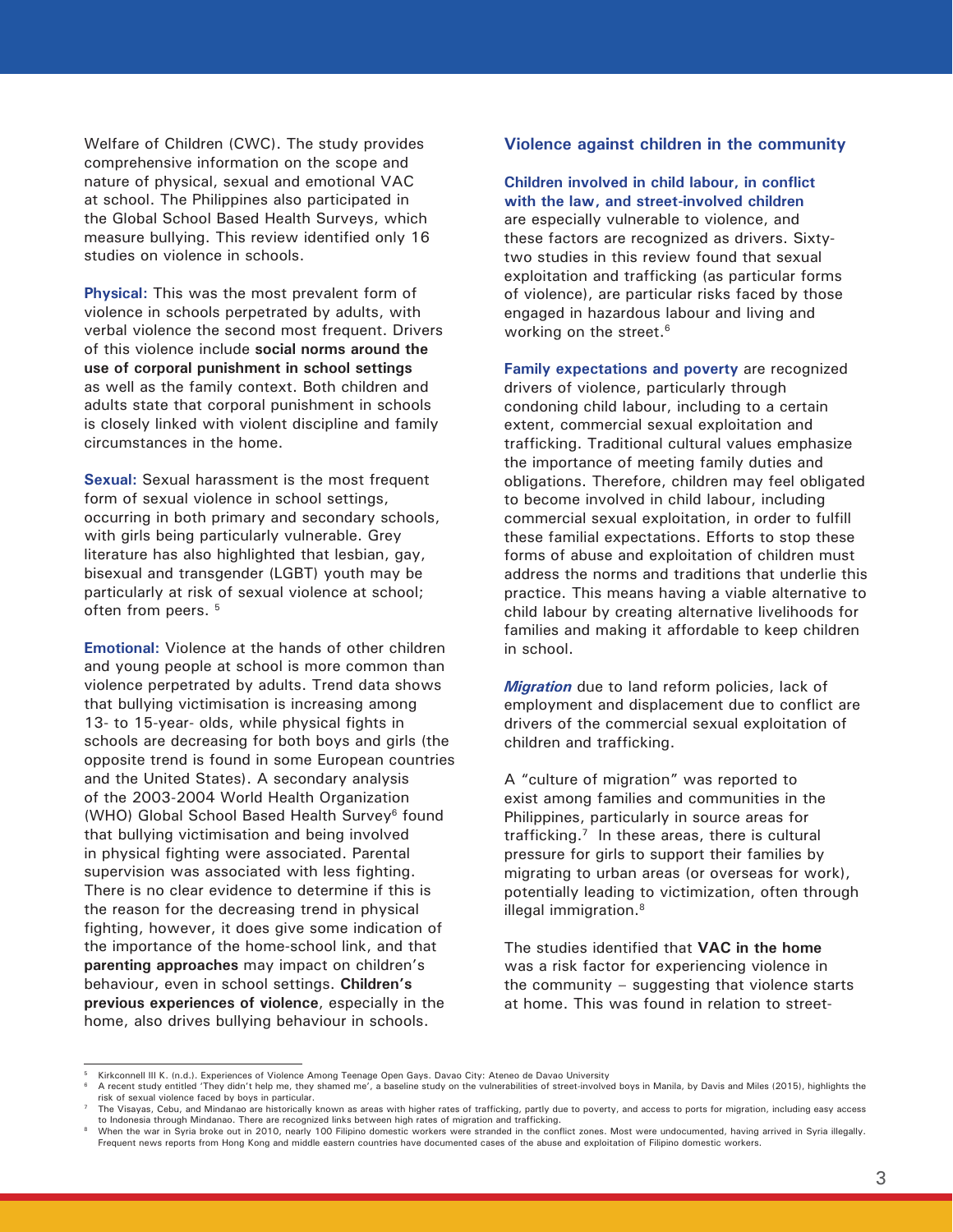involved children, sexual exploitation and children in conflict with the law.9

Lastly, the studies in this section point to a **culture of silence around issues of VAC** in the community. This reluctance to speak about VAC is combined with a lack of support services, shaming of survivors and weak law enforcement. In some cases, for example with street-involved children and children in conflict with the law, the role of law enforcement as a perpetrator of violence creates a confluence of drivers for the perpetuation of exploitation and VAC in the community.

#### **Sexual Violence Against Children**

Experience of Violence Across Settings: Children experience sexual violence in a variety of settings, perpetrated by family members, partners, peers and strangers. This review examined 22 articles and reports of studies on sexual violence against children in the Philippines. The prevalence of sexual violence in childhood ranged from 4.5 per cent to 65 per cent,<sup>10</sup> reflecting the variety of questions asked, how sexual violence was measured, the methods used and the type of respondents involved in research.

The only nationally representative data on child sexual violence is from the National Demographic Heath Survey (DHS); a population-based survey with over 16,000 respondents that is conducted to provide information on fertility, family planning and health for use by the Government in monitoring progress against the Millennium Development Goals (MDGs).

The DHS shows an increasing trend in childhood sexual abuse in the Philippines between 2008 and 2013. The soon-to-be released National Baseline Survey on Violence Against Children (NBS VAC) findings will significantly add to our knowledge of the prevalence of sexual violence against children in the Philippines.

**EMERGING THEMES** The three main drivers of sexual violence emerging from the studies reviewed are:

- 1) **A culture of silence and a fear of reporting**, including taboos against discussing sexuality and reproductive health with children, as well as talking about sexual violence, and thus limiting young people's access to information on protection and prevention mechanisms that might limit their risk of exposure to sexual exploitation/violence.<sup>11</sup>
- 2) **The need to strengthen implementation of existing legislation** that provides protection for children,<sup>12</sup> but has not been able to effectively prevent or limit violence, including the minimum age of sexual consent and statutory rape laws that contribute to legal impunity for sexual violence against both boys and girls.
- 3) **Vulnerability, especially adolescent boys.**  More research is needed to identify further the risk and protective factors for children. In addition, an important emerging theme for the Philippines is the dramatic rise of HIV in recent years, particularly amongst adolescents.13 A 2013 UNICEF report indicated a 79 per cent increase in new cases. This rise is partly linked to the lack of reproductive health information and services for young people. It is also linked to the increase in the use of information communication technology, especially smart phones and dating apps.

Lansford, J. E., Alampay, L. P., Al-Hassan, S., Bacchini, D., Bombi, A. S., Bornstein & Zelli, A. (2010). Corporal punishment of children in nine countries as a function of child gender and parent gender And Desmond K Runyan, Viswanathan Shankar, Fatma Hassan, Wanda M Hunter, Dipty Jain, Cristiane S Paula, Shrikant I Bangdiwala, Laurie S Ramiro, Sergio R Muñoz, Beatriz

Vizcarra, Isabel A Bordin . "International variations in harsh child discipline" International Journal of Paediatrics, Article ID 672780, 12 pages. http://dx.doi.org/10.1155/2010/672780 DOI: 10.1542/peds.2008-2374 Pediatrics 2010;126;e701

<sup>&</sup>lt;sup>10</sup> Ramiro, L. S., Madrid, B. J., and Brown, D. W. (2010). Adverse childhood experiences (ACE) and health-risk behaviours among adults in a developing country setting. Child Abuse and Neglect 34(11): 842-855. doi: 10.1016/j.chiabu.2010.02.012. And Serquina-Ramiro, L. (2005). Physical Intimacy and Sexual Coercion among Adolescent Intimate Partners in the Philippines. Journal of Adolescent Research, 20(4), 476-496. doi: 10.1177/0743558405275170

It is important to note that plans for conducting the NBS VAC were delayed due to a refusal by the Ethical Review Board in the Philippines to approve research concerning<br>"children and sexuality without parental approval. T involvement or consent.

<sup>12</sup> It is important to note that a 2015 UNICEF-supported analysis of laws in ASEAN member states concerned with protecting children from violence, entitled 'Legal Protection from Violence', noted that the Philippines emerged as exemplary in terms of its very good legislation designed to better protect children from violence. The weak link remains the implementation of this legislation, and the remaining challenge of the very low age of sexual consent.

<sup>&</sup>lt;sup>13</sup> A 2015 USAID report identified the Philippines as one of seven countries with a more than 25% increase in HIV infection, while globally a decline in cases was reported between 1999 and 2009. It is estimated that more than 50% of cases are attributed to Men who have Sex with Men.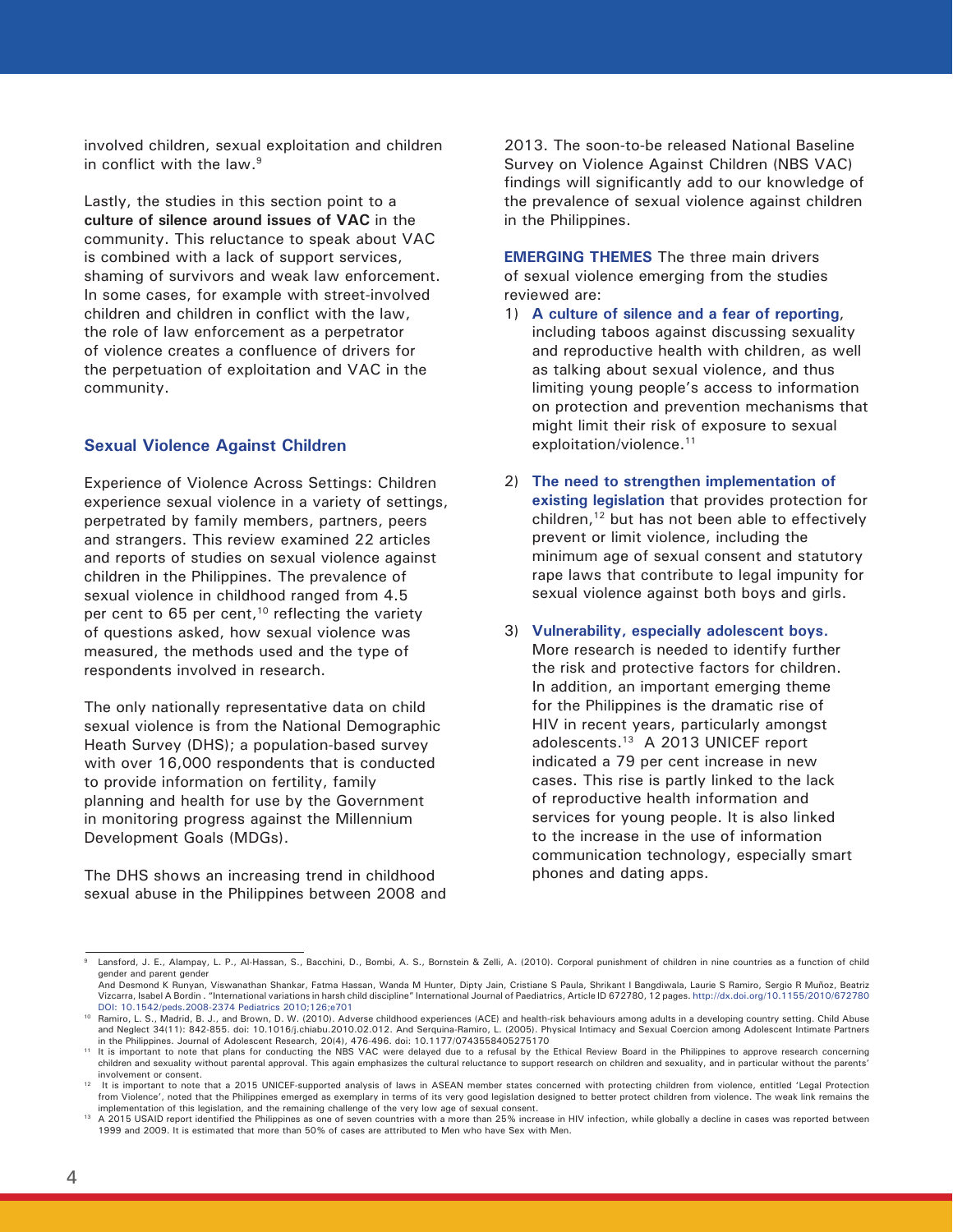There has also been a significant rise in rates of teen pregnancy in recent years (2013 Young Adult Fertility and Sexuality Study [YAFS]), which is also linked to limited access to reproductive health services designed for young people. In the latest YAF survey, 13 per cent of 15- to 19-yearolds were pregnant, doubling the number of the previous 10 years.<sup>14</sup>

#### **Physical Violence Against Children**

This review explored over 68 studies on physical violence. Physical violence against children occurs in every setting – the home, school and community – yet, globally and in the Philippines it is most frequently found in the home in the form of violent discipline.<sup>15</sup> Physical violence outside of discipline also occurs in the same forms (including hitting, kicking and shaking) with prevalence ranging from 30 per cent to 79 per cent, reflecting the wide range of studies and methods of measuring physical violence. Physical violence in schools in the form of bullying appears to be increasing among 13- to 15-year-olds in the Philippines, based on eight years of WHO Global School Based Health Survey data Several hospital studies have also been conducted which highlight abusive head trauma as a significant concern, primarily as a result of shaking children under the age of two. Most of the studies on physical violence in the Philippines focus on violent discipline and violence between partners and peers. This section focuses on findings on physical violence in different settings and relationships.16

Children and young people perpetrate most of the physical violence against other children and young people. When physical violence is used by adults it is often in the form of punishment, and it is **viewed as the most effective form of discipline and necessary to control a child's behaviour.** There are **social expectations that parents and teachers will use corporal punishment** against children.

#### **Emotional Violence Against Children**

In the Philippines, emotional violence is referred to as 'psychological violence' under the Anti-Violence against Women and Children Act, which refers to "acts or omissions causing or likely to cause mental or emotional suffering of the victim ... It includes causing or allowing the victim to witness the physical, sexual or psychological abuse of a member of the family to which the victim belongs, or to witness pornography in any form or to witness abusive injury to pets or unlawful or unwanted deprivation of the right to custody and/or visitation of common children." In the Philippines, the most frequently studied types of emotional violence include verbal abuse and psychological aggression as a form of violent discipline.

This systematic review explored 15 studies that included measurements of emotional violence. Key risk factors include **children's negative behaviours, parents' own histories of violence** and the **belief that forms of emotional violence are "natural reactions" to situations and not seen as violence, particularly by teachers.** Further research is needed to identify the risk and protective factors of emotional violence in the Philippines, especially as this form of violence is responsible for the largest burden of mental illness and self-harm in the region.<sup>17</sup>

<sup>&</sup>lt;sup>14</sup> The 2013 YAFS notes a "dramatic rise in teen pregnancy, more than doubling in the past 10 years, from 6 per cent to 13 per cent of 15- to 19-year old-women who have begun childbearing in 2002 and 2013, respectively".

<sup>15</sup> United Nations Children's Fund (UNICEF). (2014a). Hidden in plain sight: A statistical analysis of violence against children. New York: UNICEF.

<sup>&</sup>lt;sup>16</sup> It is important to note that efforts to pass legislation, House Bill 4907, that bans corporal punishment have failed in recent years. A law on positive discipline that would make all forms of corporal punishment in the home and school illegal faced strong opposition in 2014 and 2015. Efforts by save the Children and others to revive this bill have not moved forward because of cultural objections and concerns that parents would no longer have authority over their children.

<sup>17</sup> Fang, X., Fry, D.A., Brown, D.S., Mercy, J.A., Dunne, M.P., Butchart, A.R., Corso, P.S., Maynzyuk, K., Dzhygyr, Y., Chen, Y., McCoy, A., & Swales, D.M. (2015). The burden of child maltreatment in the East Asia and Pacific region. Child Abuse & Neglect, 42: 146-162.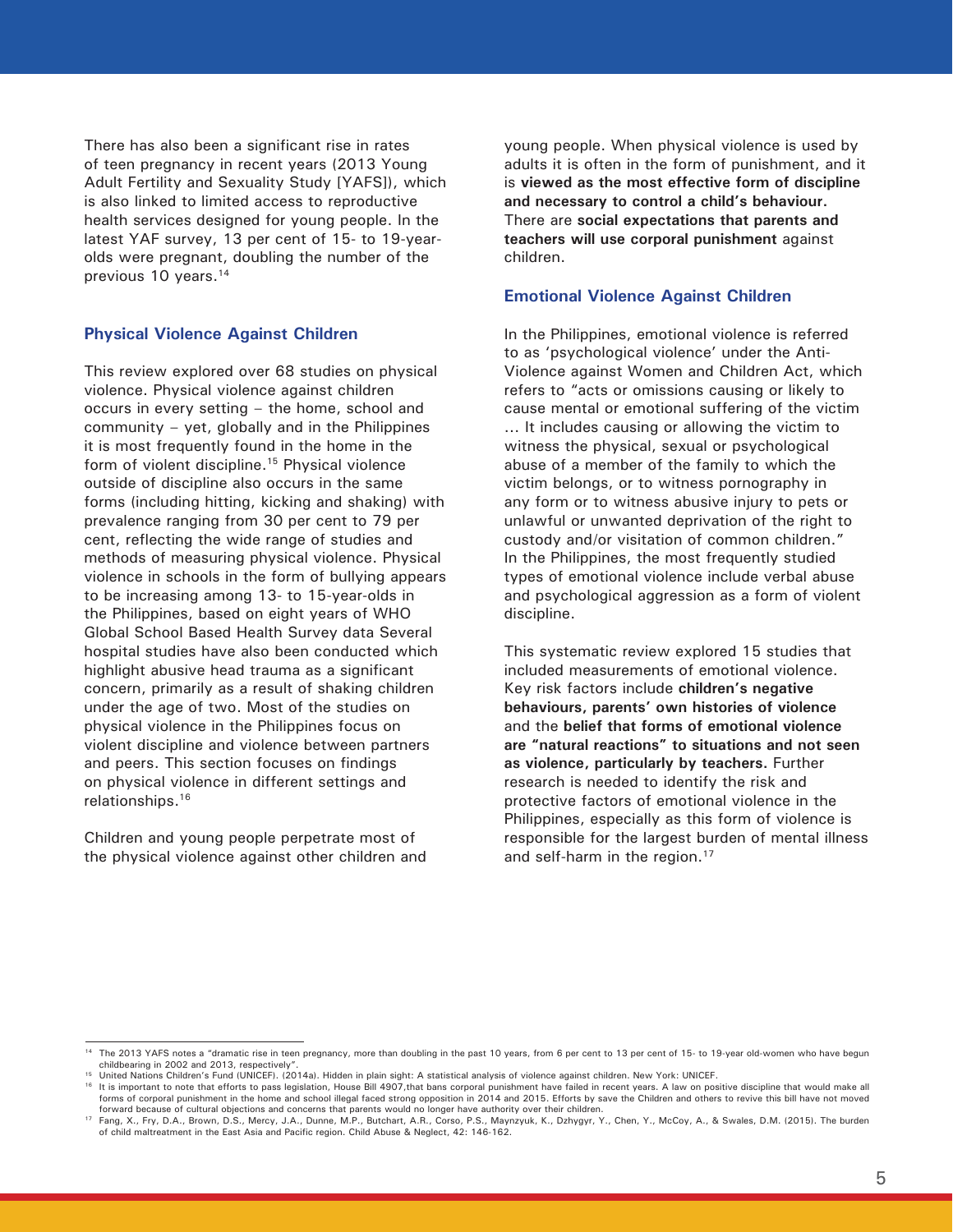#### **Emerging Issues: Online Child Sexual Abuse and Exploitation**

The online abuse and exploitation of children, including webcam sex tourism, is a growing global concern, and is a particular threat in the Philippines. Cybercrime dens have been operating in many parts of the country since 2012.<sup>18</sup> In spite of legislation passed in 2009 (The Anti Child Pornography Act RA 9775) success in prosecuting perpetrators and thus providing deterrents to this multi-billion dollar crime has been limited.

A systematic literature review of online child protection conducted in 2015 found 15 papers on online child sexual abuse and exploitation in the Philippines. Composed mainly of grey literature, these papers found that Filipino children commonly engage in risky online behaviour and are largely unsupervised when they use the Internet, putting them at risk of online sexual solicitation and grooming.

**Poverty** is a recognized driver of online sexual exploitation. **Broken homes, poor parenting, consumerism, peer influence, family values and socio-cultural beliefs and norms** have been tied to live streaming of online sexual abuse.19 The Philippines has become a hub for online exploitation of children primarily because of **local English proficiency, and an existing sex industry, including trafficking. Easy access to the internet, with nearly half of the population online, is another contributing factor. The online exploitation of children is a multi-billion-dollar industry, thus there is an enormous demand** for materials, and their production can easily be hidden in remote locations.

#### **Emerging Issues: Migration**

Fourteen papers, including published studies, literature reviews and agency reports, addressed

the impact of migration on children and families left behind by overseas Filipino migrants. These studies describe the changes that transnational families undergo, while migrant mothers continue to nurture their children from a distance and the extended family, particularly women, assume caregiving roles. New communication technologies, including *Skype*, assist in maintaining transnational families, but fail to provide children with proper care and protection. The studies show mixed results with regard to the education and psychosocial status of leftbehind children, and suggest that **migration** may be a driver of violence against them – particularly neglect and sexual violence (as a result of increased vulnerability from having a missing caregiver). Recent news articles<sup>20</sup> have profiled the plight of Filipino domestic workers in particular, who often may not see their children for years due to the high cost of return voyages. Older children are left to care for others, and thus adult care and protection are lacking.

#### **Emerging Issues: Disaster**

The Philippines ranks fourth among the top 5 countries with the highest number of weatherrelated **disasters**, and among the top 10 countries with the highest number of people affected by weather-related disasters in the past 20 years (1995-2015). Post-disaster violence against Filipino children has rarely been studied. However, local agency reports clearly showed an increase increase in the number of rape and sexual abuse cases after Super Typhoon ("Yolanda") Haiyan, the terrible natural disaster that hit the country in 2013. A needs assessment conducted as part of international humanitarian response to the disaster also showed behavioural changes, involvement in harsh or dangerous labour, sexual violence, and an increase in the number of out-ofschool children.

<sup>&</sup>lt;sup>18</sup> UNICEF Philippines Fact Sheet on Child Online Sexual Exploitation. (Unpublished)

<sup>19</sup> UNICEF Philippines Systemetic Literature Review on Child Online Protection. (Unpublished)

<sup>20 &#</sup>x27;The cost of caring', *New Yorker*, April 2016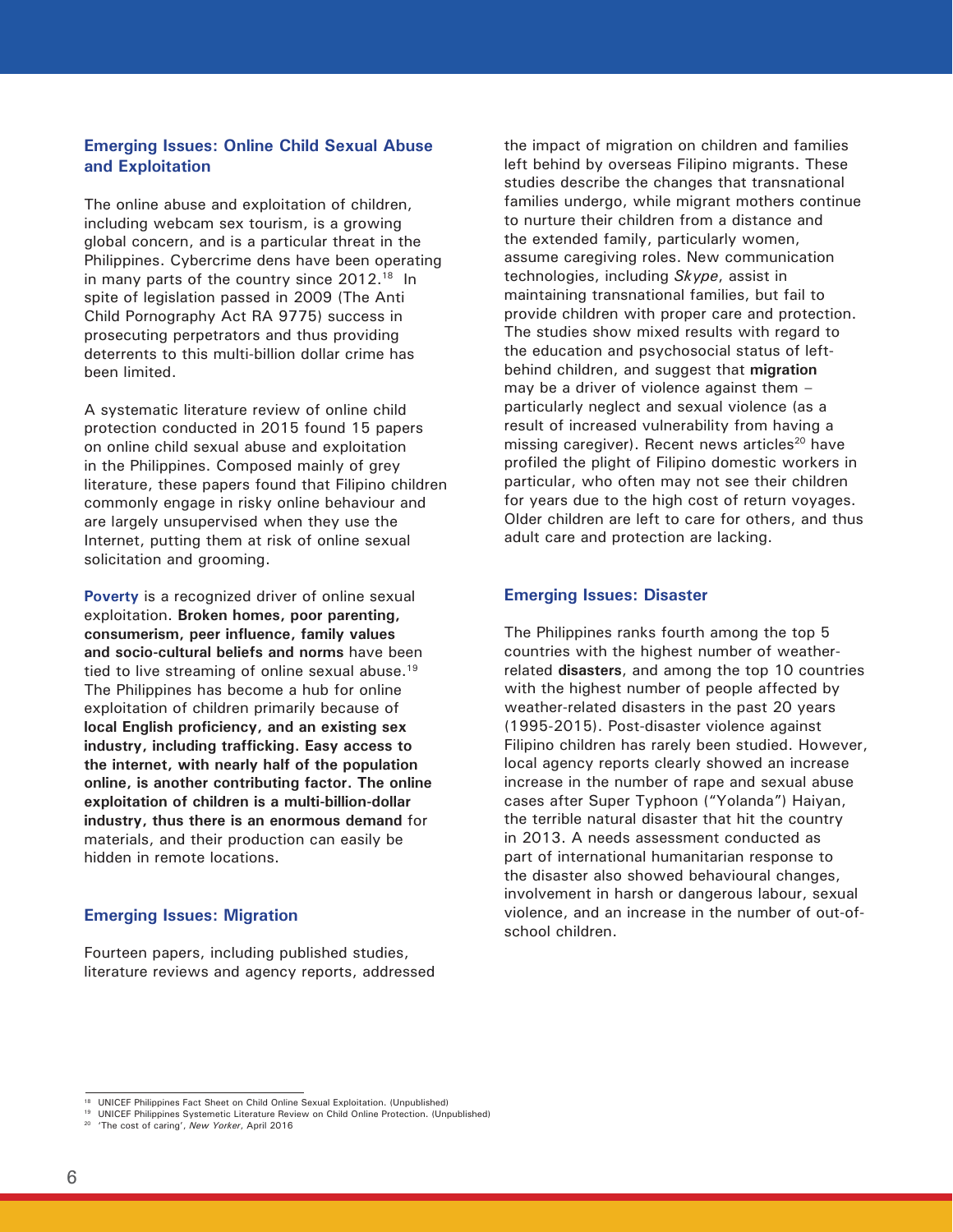## **Recommendations and Suggestions for Further Research**

- o Strengthen inter-agency coordination to ensure implementation of child protection laws, under one coordination body
- o Develop/establish an integrated interagency child protection information system
- o Ensure functionality of the referral pathway on responding to child abuse, neglect and exploitation. Increase tertiary prevention (women and child protection units) and early intervention for families affected by domestic violence.

#### **Laws and Policies**

- **CP Systems or all and Systems or all and Advocacy for improved legislation and** policy to prevent and respond to VAC
	- Support legislation that stops corporal punishment in schools and homes
	- Advocate to increase the age of sexual consent through multi sectoral partnerships with the judiciary, social welfare, and education and health sectors.
	- o Support strengthened implementation of existing laws and policies that protect children from violence, including those on cybercrime and child pornography.
	- o Address the gaps in the judicial system that cause child abuse cases to be delayed indefinitely

#### **VAC at Home, School and in the Community**

- o Promote parenting support interventions
	- Strengthen child protection messages in existing Family Development Sessions (FDS) provided to families who are beneficiaries of the Government's conditional cash transfer programme, the *Pantawid Pamilyang Pilipino Program* (4Ps) (in English, the Bridging Programme for the Filipino Family), and ensure monitoring of the impact of FDS to understand how parents/families have embraced these messages for positive social change, and reduction of VAC
	- Promote the adaptation of proven/effective methods of good parenting (i.e. 'Parenting for Lifelong Health') for the Philippine context, thus encouraging the implementation of measurable tools for social change
- o Explore alcohol abuse prevention and brief interventions (relate to World Health Organization [WHO] work in this area)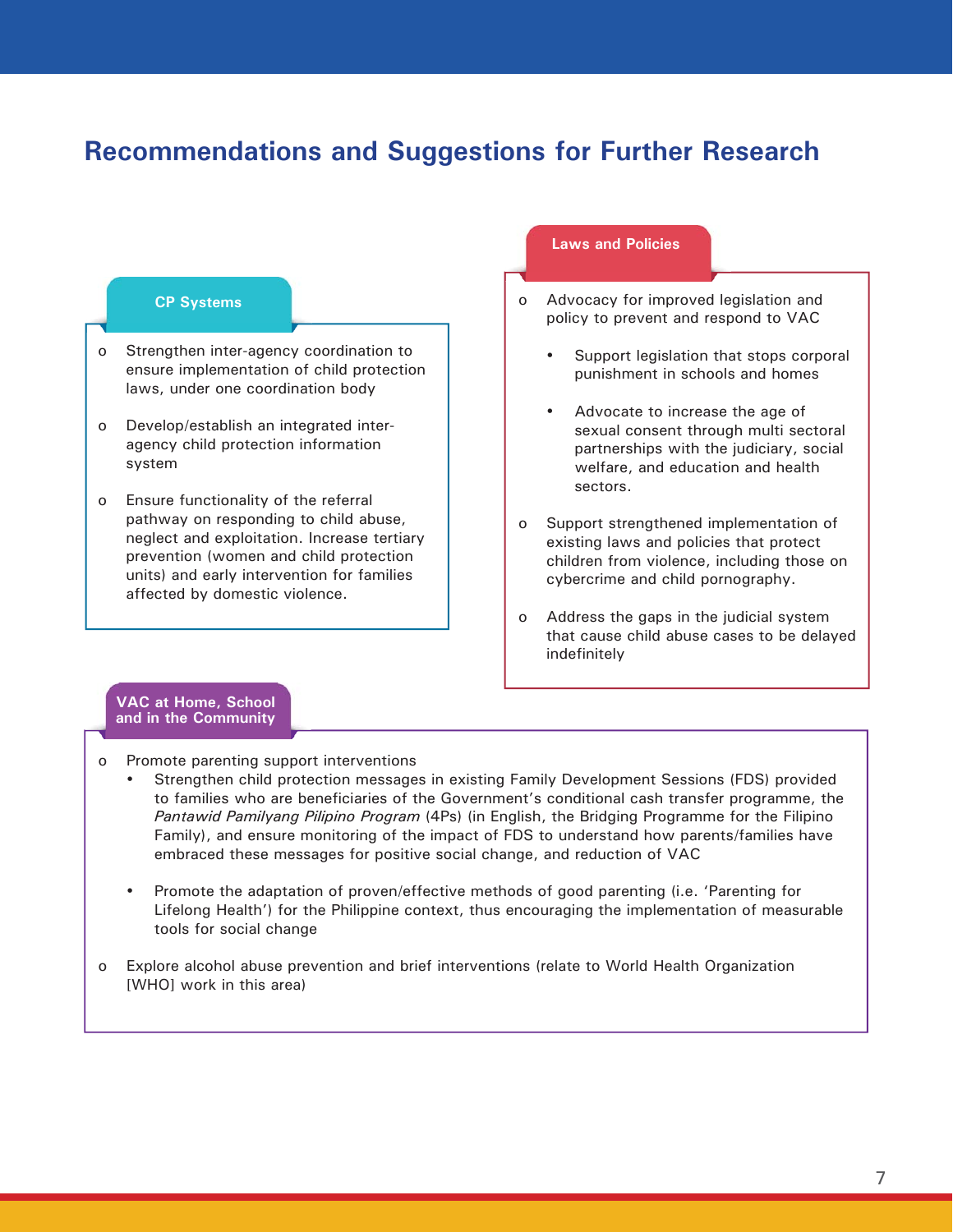#### **Social Norms and Gender**

- o Promote positive social norms that do not involve violent discipline – utilize findings from the strategic literature review to suggest potential positive norms that could be enhanced.
- o Promote development of research capacity on social norms, encourage research to better understand how social norms may condone VAC, and what researchers can do to raise awareness, including development of communication for development (C4D) approaches for social/behavioural change
- o Support further research on violence against boys, noting that service delivery currently focuses on services for girls and women, and recognizing that boys may be equally or more vulnerable to violence than girls
- o Support efforts to tackle the increasing threat of HIV infection amongst adolescents, noting that men who have sex with men (MSM) account for a high proportion of cases, and that social norms continue to limit access to information and prevention
- o Address social norms that discourage adolescent access to information on sexual and reproductive health

#### **Emerging Issues**

#### o **Natural Disasters**

- Ensure the implementation of the child protection mechanisms stated in the Children in Emergencies Law by developing standardized monitoring systems
- Ensure greater attention to data collection and monitoring and evaluation of VAC during emergencies and natural disasters to better understand the magnitude of the problem and potential mitigation of risk and improve response

#### **o Online Child Protection**

- Use outcomes of planned National Study on Child Online Protection to guide development of policy and legislation
- Use outcomes of Capacity Gap Analysis (2016) on online child protection to develop training/skills development for key stakeholders/partners on online child protection
- Pursue regional and global partnerships on online child protection to share experiences and further develop knowledge, tools and resources, particularly around data management and development of technical skills, and building partnerships in the private sector

Authors: Dr. Deborah Fry from the University of Edinburgh (UoE), Dr. Noel Juban from the University of the Philippines, Manila (UP Manila), Dr. Sandra Hernandez and Dr. Bernadette Madrid from the Child Protection Network Foundation (CPN) and the University of the Philippines, and Sarah Norton-Staal, Faye Balanon, Maria Margarita Ardivilla, Marie Michelle Munoz and Leila Coppens from UNICEF Philippines.

This publication provides a summary of the **A Systematic Literature Review of the Drivers of Violence Affecting Children: the Philippines.** The Philippines and UNICEF have prepared this publication as part of the vision for a global community free from violence.

For more information, contact Sarah Norton-Staal (snortonstaal@unicef.org), Chief of Child Protection and Maria Margarita Ardivilla (mmardivilla@unicef.org), Child Protection Specialist at UNICEF Philippines.

The contents of this publication reflect the views of the authors and do not necessarily reflect the views of the United Nations Children's Fund or any other United Nations Organization.

October 2016